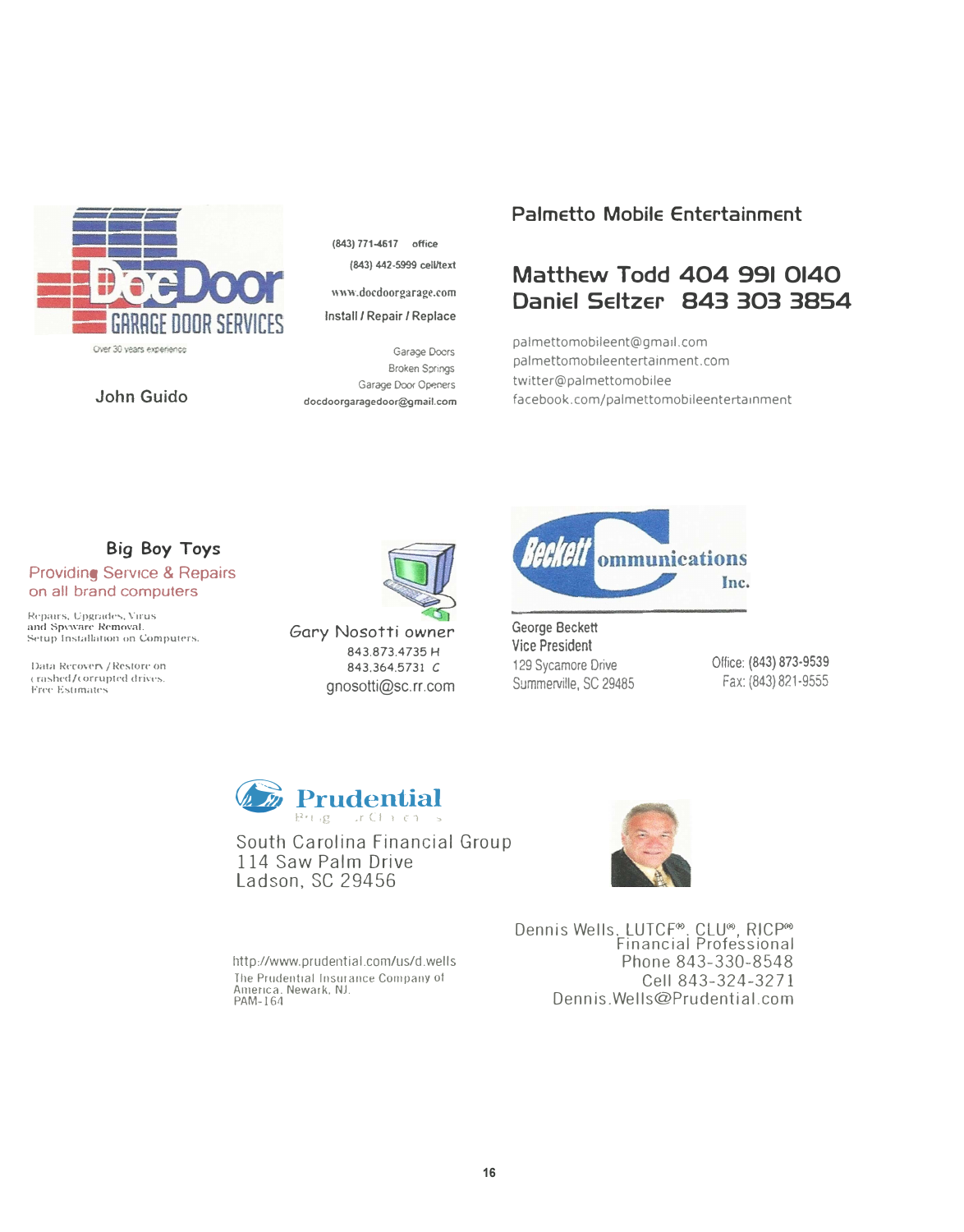| Category                     | Brother Knight   Council |       | Profession                                                                | <b>Company Name</b>                                 | Website/Email                 | Contac       |
|------------------------------|--------------------------|-------|---------------------------------------------------------------------------|-----------------------------------------------------|-------------------------------|--------------|
|                              |                          |       |                                                                           |                                                     |                               | t            |
|                              |                          |       |                                                                           |                                                     |                               |              |
| Attorney                     | Kevin Seibert            | 6726  | Criminal, Family Law, and Traffic<br>Violations,                          | Seibert Law Firm LLC                                | www.seibertlawfirm.com        | 843-614-9284 |
| Catholic Funeral<br>Services | Jim Keith                | 7289  | <b>Funeral Director</b>                                                   | Keith Funeral Home                                  | www.keithfuneral.com          | 843-715-4584 |
| Computer/Tech                | Vincent Belkin           | 6629  | Telecommunications/IT Helpdesk                                            |                                                     | vbelken@gmail.com             | 843-906-9879 |
|                              | George Beckett           | 6629  | Communications/telephones                                                 | <b>Beckett Communications</b>                       | beckettg@bellsouth.net        | 843-873-9539 |
|                              | Christian Leblanc        | 704   | Web Design and Social Media Consultant                                    |                                                     | cleblan@gmail.com             | 864-230-3357 |
|                              | Gary Nosotti             | 6629  | Computer Repairs                                                          | <b>Big Boy Toys</b>                                 | gnosotti@sc.rr.com            | 843-364-5731 |
|                              |                          |       |                                                                           |                                                     |                               |              |
| <b>Financial Services</b>    | <b>Brandon Chambers</b>  | 6726  | Financial Services/Life<br>Insurance/Annuities/LTC/Disabilty<br>Insurance | Knights of Columbus Insurance   www.kofcknights.org |                               | 843-224-3022 |
|                              | Dennis Wells             | 6629  | Property and Casualty insurance/ auto<br>and                              | Prudential                                          | www.prudential.com/us/d.wells | 843-324-3271 |
|                              | <b>Matthew Paventy</b>   | 6629  | Accountant                                                                |                                                     |                               | 203-217-6184 |
| <b>Greeting Cards</b>        | Michelle Guido           | 6629  | Greeting Cards                                                            |                                                     | mbguidostamp@yahoo.com        | $(845)$ 531- |
|                              |                          |       |                                                                           |                                                     |                               |              |
| Home<br>Maint/Remodeling     | Brian Hunstad            | 6629  | <b>Heating and Air</b>                                                    | <b>Brians Mechanical LLC</b>                        | www.briansmech.com            | 843-200-0741 |
|                              | John Guido               | 6629  | Garage Door Sevices                                                       | DocDoor Services                                    | www.docdoorgarage.com         | 843-442-5999 |
|                              | William Macias           | 7289  | Handyman, Painting, Carpentry,<br>Electrician Etc.                        |                                                     | will22372@yahoo.com           | 843-290-0450 |
|                              | Maria Macias             | 7289  | Housekeeping                                                              | Estella Mary Housekeeping LLC will22372@yahoo.com   |                               | 843-338-7136 |
|                              | Dan Struna               | 10668 | Housing Construction/Design                                               |                                                     | dlstde@hotmail.com            | 843-684-4042 |
|                              | <b>Steven Yeomans</b>    | 6629  | Handyman and Home Repair                                                  | <b>Crown Building Services</b>                      | crownservices50@gmail.com     | 843-364-6344 |
|                              | Jeannot Rossignol        | 6726  | <b>Residential Construction</b>                                           | Jeannot Rossignol LLC                               | jlrossignol@homesc.com        | 843-870-6326 |
|                              | Ruben Gutierrez          | 11991 | Home Improvement                                                          | Chucktown Home<br>Improvement                       | chucktownpros@gmail.com       | 843-834-4100 |
|                              | Pablo Mena               | 11991 | Remodeling Interior, Exterior, Painting,<br>Decks,                        |                                                     | pablomena1975@hotmail.com     | 843-814-9612 |
|                              | Michael Joseph           | 11910 | <b>Termite and Pest Control</b>                                           | Joseph and Sons                                     | mjoseph@sc.twcbc.com          | 843-875-0770 |
|                              | Alfredo Rocha            | 11991 | Fencing                                                                   | <b>AR FENCE</b>                                     | arfencesc@gmail.com           | 843-327-1489 |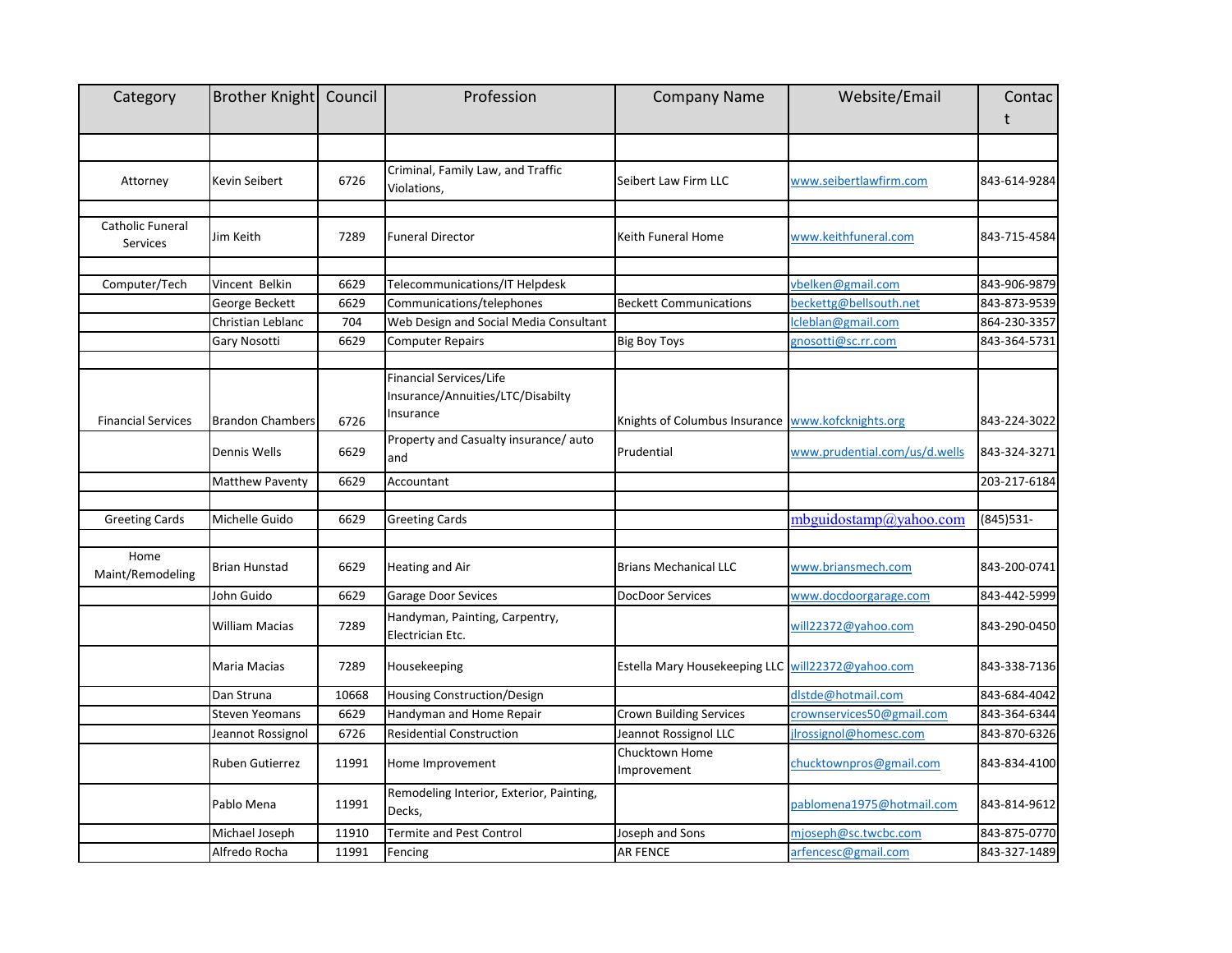|                               | Stephen Carson                | 11910 | InterNACHI Certified Professional<br>Inspector      | Level Footing Home<br>Inspections     | www.levelfootinghomeinspection<br>s.co  | 843-478-5047 |
|-------------------------------|-------------------------------|-------|-----------------------------------------------------|---------------------------------------|-----------------------------------------|--------------|
|                               |                               |       |                                                     |                                       |                                         |              |
| <b>Hospitality Services</b>   | Daniel Seltzer                | 6629  | Wedding and Event Service                           | Palmetto Mobile<br>Entertainment      | www.palmettomobileentertainme<br>nt.c   | 843-303-3854 |
|                               | Michael Szews                 | 6726  | Hospitality/Restaurant                              | Sapphires Sports Bar and Grille       | mszews@hotmail.com                      | 843-553-0030 |
|                               | Chef Roxann                   | 8900  | <b>Award Winning Professional Catering</b>          | Ma Gloria's Trinidad Catering         | www.magloriastrinidadcatering.c         | 843-568-6023 |
|                               | William Analla                | 10668 | Hospitality/commercial laundry and<br>cleaning      | <b>Complete Cleaning Company</b>      | cccinc@hargray.com                      | 843-681-7740 |
|                               | Daniel Picaut                 | 11910 | General Manager/future Franchise<br>Owner of        | Jersey Mikes (Azaela 310b)            | dipicaut@gmail.com                      | 843-509-4336 |
|                               | <b>Charles Morris</b>         | 8900  | <b>DJ</b>                                           | <b>Magic Memories Music</b>           | charles.morris@icloud.com               | 843-469-3582 |
|                               | Jennifer Foret                | 11471 | <b>Travel and Vacation Agent</b>                    | Discover the Magic Vacations          | jennifer.foret@discoverthemagicv        | 854-444-9602 |
|                               | James Kinsey                  | 8502  | <b>Professional Barber</b>                          |                                       |                                         | 843-599-0754 |
|                               |                               |       |                                                     |                                       |                                         |              |
| <b>Investigative Services</b> | <b>Charles Donaghey</b><br>SR | 11471 | <b>Invesigations and Process Serving</b>            | Private Investigator LLC              | rissy1218@aol.com                       | 843-351-3266 |
|                               |                               |       |                                                     |                                       |                                         |              |
| Landscaping/Lawn<br>Care      | Carlos Marin                  | 8502  | Owner of Coastal Pinestraw                          | <b>Coastal Pinestraw</b>              | carlosmarin@lowcountry.com              | 843-509-4989 |
|                               | Kester Melville               | 8900  | Landscaping                                         | FLY Landscaping                       | melvillelandscaping@gmail.com           | 843-864-6754 |
|                               | Kime Lazo                     | 11991 | Landscaping/irrigation/pressure washing             | Lazo's Landscaping                    |                                         | 843-901-9174 |
|                               |                               |       |                                                     |                                       |                                         |              |
| Miscellaneous                 | Paul Urko                     | 6629  | Courier                                             | ABC Courier and Warehousing           | www.abccourieronline.com                | 843-822-1463 |
|                               | John Starzyk                  | 6629  | Veteran Workforce Consultant                        | <b>SC Works</b>                       | www.scworks.org                         | 843-574-1869 |
|                               | Jack Mcgraw                   | 8900  | Elevator Inspector                                  | <b>Tricounty Elevator Inspections</b> | www.tricountyelevatorinspection<br>s.co | 843-901-3100 |
|                               | <b>Scott Edwards</b>          | 11910 | All types of Dog training and guided quail<br>hunts | <b>Bird Dog Adventures LLC</b>        | www.bayvilleshorthairs.com              | 843-607-4135 |
|                               | Mary Johnson                  | 16103 | <b>Baby Snuggle Wraps</b>                           |                                       | maryejohnson519@gmail.com               | 409-550-1931 |
|                               |                               |       |                                                     |                                       |                                         |              |
| Pool Installs/Maint           | Ray Marinaccio                | 10668 | Pool Opening, Closing, and Cleaning                 | Pool Scouts                           | www.lowcountry.poolscouts.com           | 843-466-5606 |
|                               | Michael Cherubini             | 11991 | Pool Installation                                   | <b>Tuscany Pools</b>                  | www.Tuscanypools.com                    | 843-509-5872 |
|                               |                               |       |                                                     |                                       |                                         |              |
| Real Estate                   | Adam Jordan                   | 11910 | Real Estate Agent                                   | <b>Weichert Realtors</b>              | www.lowcountryhomesale.com              | 843-900-4449 |
|                               | Russ Whited                   | 11991 | Real Estate Agent                                   | Ask4Russ                              | www.ask4russ.com                        | 843-725-6117 |
|                               | Joe O'Saben                   | 11991 | Real Estate Agent                                   | Carolina One Real Estate              | www.carolinaonerealestate.com           | 843-574-3076 |
|                               | Yvette Acuff                  | 7289  | Real Estate Agent                                   | Carson Realty                         | vacuff@carsonrealtysc.com               | 843-384-0619 |
|                               |                               |       |                                                     |                                       |                                         |              |